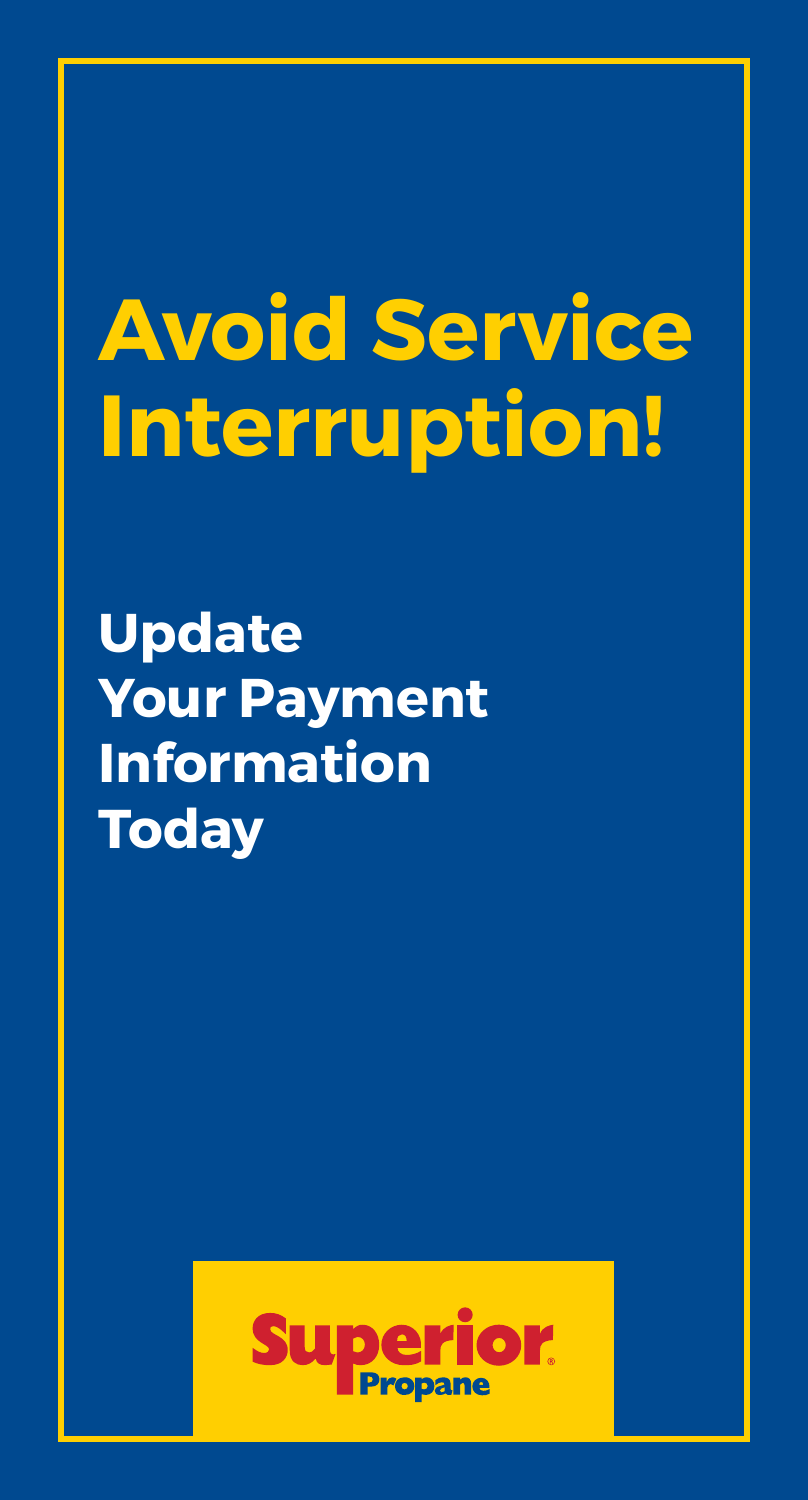

[at mySUPERIOR.ca](http://mysuperior.ca) or through our mobile app using

your new account number.

Please note that the store can no longer accept payments for propane deliveries. Please pay for your bulk deliveries using one of the payment methods listed below.

## **If you pay:**

**By telephone or online banking through your financial institution:** You will need to set up **Superior Propane** as a new payee and add your new account number. **By credit card:** There is nothing you need to do as long as your credit card is valid. If your card has expired, call us at **1-87SUPERIOR (1-877-873-7467)** with updated credit card information. **By cheque:** Make your cheque payable to **Superior Propane** and mail it with your remittance stub to the address shown on your delivery ticket or invoice. **By phone:** Call us toll-free at **1-87SUPERIOR (1-877-873-7467). Call us toll-free at <b>1-87SUPERIOR** (1-877-873-7467). **Through automatic bank withdrawals:** This will transition seamlessly to **Superior Propane** and there is nothing you need to do.